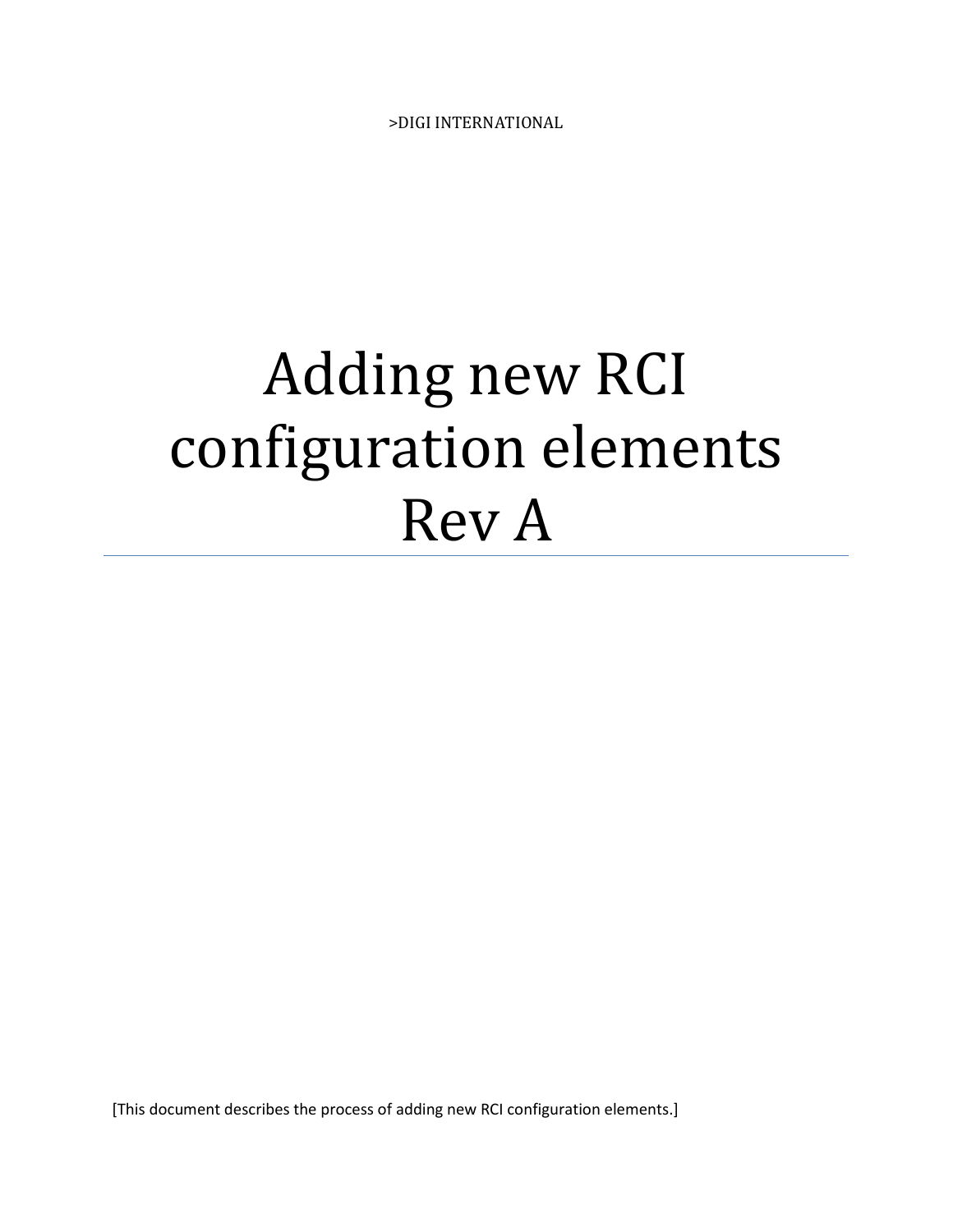## **Table of Contents**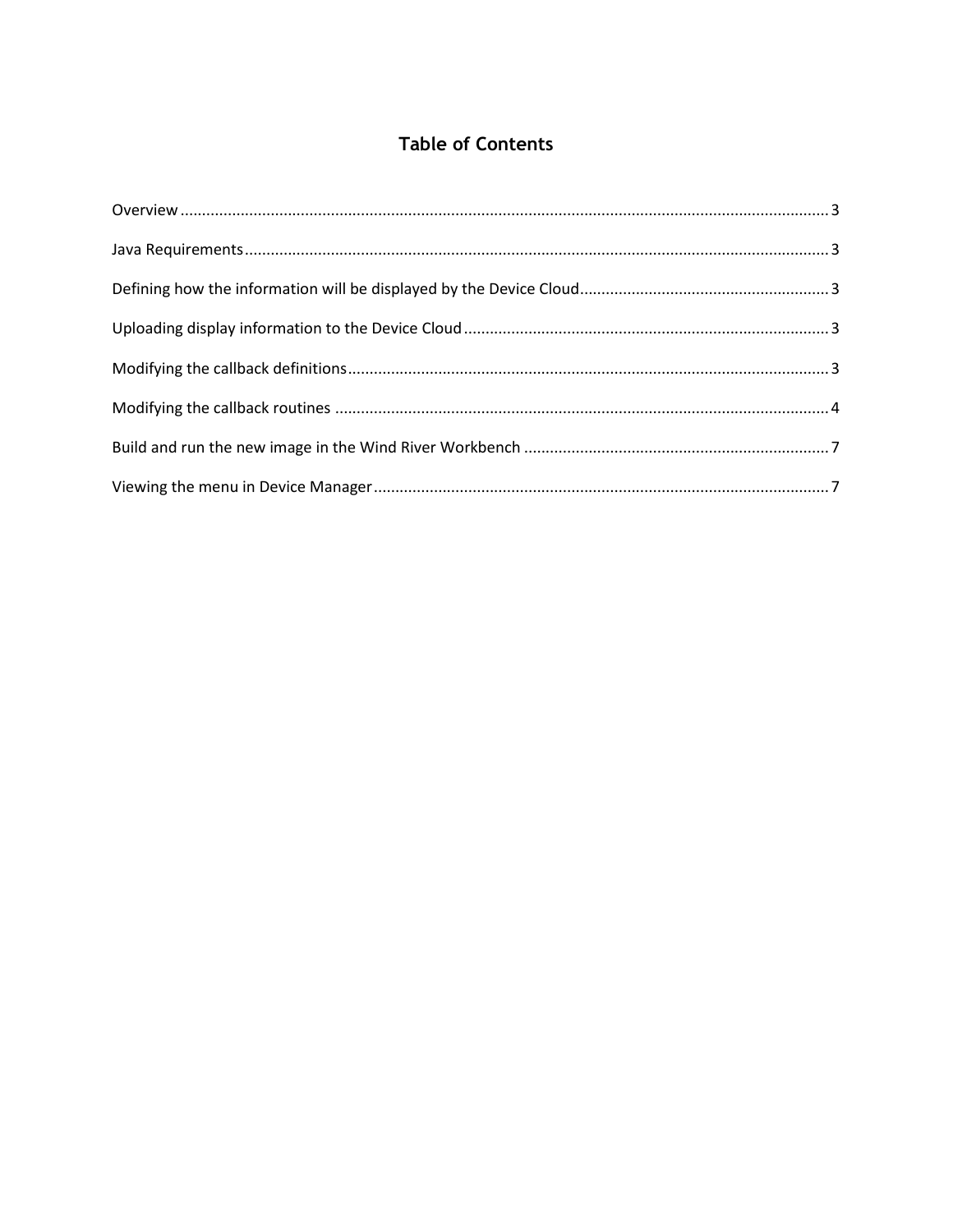## <span id="page-2-0"></span>**Overview**

This document describes the process of adding new RCI configuration elements that allow access to the Kontron device through the Device Cloud. This process consists of the following;

- 1. [Defining how the information will be displayed by the Device Cloud.](#page-2-2)
- 2. Uploading display [information to the Device Cloud.](#page-2-3)
- 3. [Modifying the callback definitions.](#page-2-4)
- 4. [Modifying the callback routines.](#page-3-0)
- 5. [Build and run the new image in the Wind River Workbench.](#page-6-0)
- 6. [Viewing the menu in Device](#page-6-1) Manager.

A working sample of adding RCI configuration elements for Network Time Protocol (NTP) is provided. The RCI files that will be modified are in the /home/wruser/WindRiver/workspace/connector\_rci\_files folder. Any changes made to the RCI files will affect all the projects because this is a shared folder.

## <span id="page-2-1"></span>**Java Requirements**

Oracle Java 1.6 update 22 or greater is recommended.

## <span id="page-2-2"></span>**Defining how the information will be displayed by the Device Cloud**

The file "config.rci" is located on the Linux PC running "Live USB" in the /home/wruser/connector directory. The file "config.rci" contains all of the information on how items will be displayed by the Device Cloud. This information will be used to create the files "rci\_config.c" and "rci\_config.h" that are needed to write the code for the callback routines. Information on "config.rci" can be found in the Connector Users Guide on the Desktop under the **"**Remote Configuration File**"** section in the "Remote Configuration" topic.

**Example:** Add new NTP configuration setting information to **"**config.rci**"**.

```
# NTP Options
group setting ntp "NTP"
    element server "Server" type string max 255
    element port "Port" type string max 255
```
## <span id="page-2-3"></span>**Uploading display information to the Device Cloud**

There is a provisioning icon on the desktop of the host computer. This will invoke a script which will provision the device. Provisioning the device pushes up the new configuration information to the Device Cloud. Double click on the provisioning icon on the desktop and enter the information requested.

## <span id="page-2-4"></span>**Modifying the callback definitions**

You will need to modify "remote\_config\_cb.c" when adding new RCI configuration elements. Currently only "setting" and "state" menu types are supported, but other menu types can be defined. When adding a new "setting" or "state", table entries must be added for the "init", "set", "get" and "end" functions in the "remote\_setting\_table[]" or the "remote\_state\_table[]". These functions are defined in the callback routines. Function prototypes are added to "remote\_config\_cb.h".

**Example:** Add new NTP configuration setting definitions.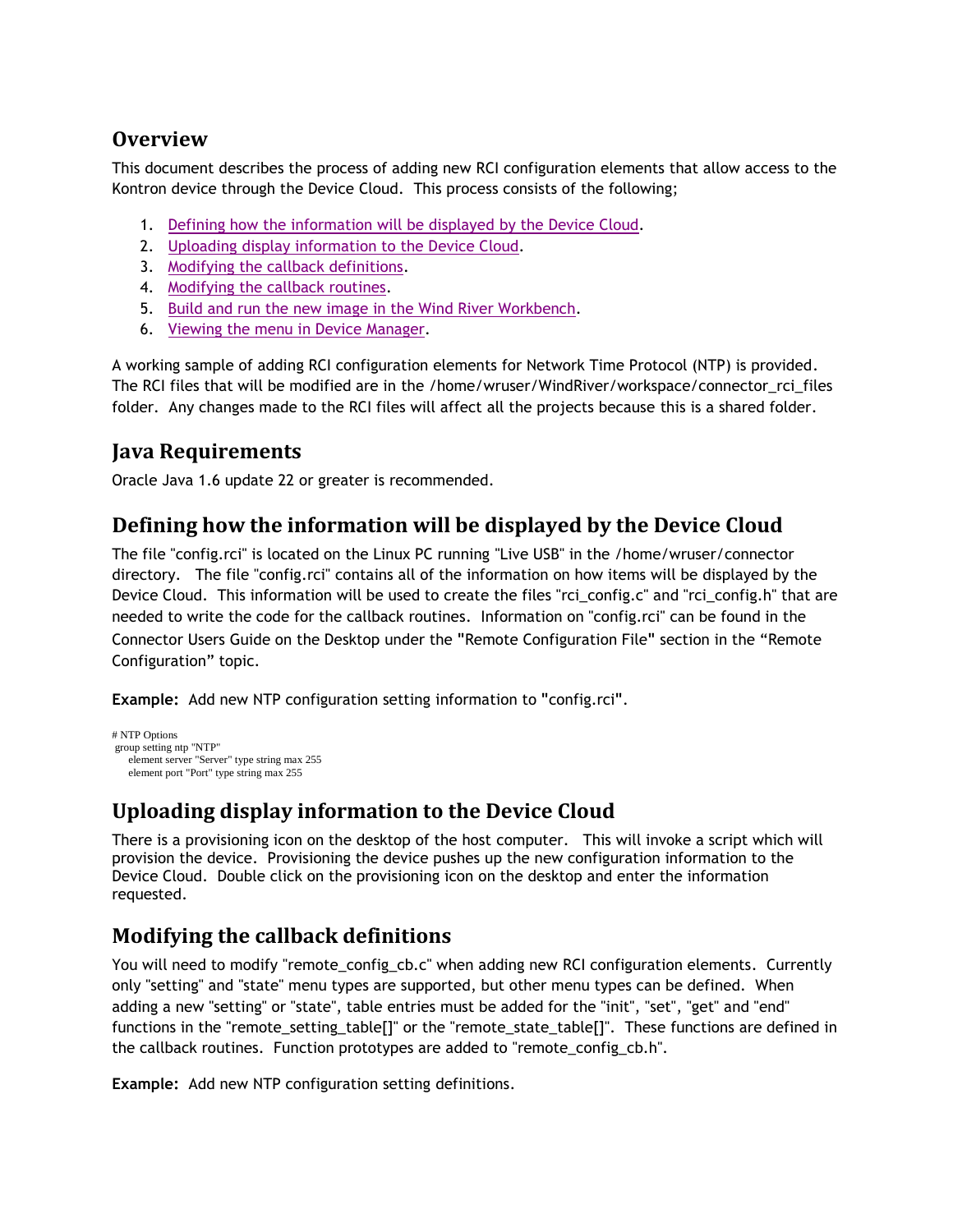**Step 1:** Add "ntp\_group\_init", "ntp\_group\_set", "ntp\_group\_end", "ntp\_group\_get" and "ntp\_group\_cancel" definitions to the end of the "remote\_setting\_table[]" in "remote\_config\_cb.c".

{ntp\_group\_init, ntp\_group\_set, ntp\_group\_get, ntp\_group\_end, ntp\_group\_cancel},

**Step 2:** Add these lines to **"**remote\_config\_cb.h**"**.

extern connector\_callback\_status\_t ntp\_group\_init(connector\_remote\_config\_t \* const remote\_config); extern connector\_callback\_status\_t ntp\_group\_get(connector\_remote\_config\_t \* const remote\_config); extern connector\_callback\_status\_t ntp\_group\_set(connector\_remote\_config\_t \* const remote\_config); extern connector callback status t ntp\_group\_end(connector\_remote\_config\_t \* const remote\_config); extern void ntp\_group\_cancel(connector\_remote\_config\_cancel\_t \* const remote\_config);

## <span id="page-3-0"></span>**Modifying the callback routines**

The file "rci\_config.h" specifies all of the items that will be accessed by the "group\_init", "group\_get", "group\_set" and "group\_end" functions defined in "remote\_config\_cb.c" and "remote\_config\_cb.h". Currently the functions are in "access\_point.c", "cellular.c", "ethernet.c", "gps.c", "wifi\_client.c" and "system.c". Use these files as a guide when writing your functions. The "group\_init", "group\_get", "group\_set" and "group\_end" functions are designed to do the following;

"**group\_init\_function**" - This function is responsible for mallocing the structure to hold the " ntp\_config\_t " and pointing this memory to the "session\_ptr->group\_context". It is also responsible for reading the current values of the variables into the "ntp\_config\_t " structure.

"**group\_get\_function**" - This function is responsible for responding to queries from Device Manager with variables from the internal database.

"**group\_set\_function**" - This function accepts setting data from the Device Cloud and enters the variables into the appropriate place in the "ntp\_config\_t" structure.

"**group\_end\_function**" - This function is responsible for writing all of the variables in the "ntp\_config\_t" structure to the database.

All variables are accessed using UCI (Unified Configuration Interface) configuration. More information on UCI can be found at<http://wiki.openwrt.org/doc/uci>. UCI is a small utility intended to centralize the device configuration. UCI is the successor of the NVRAM based configuration. The UCI configuration files are located in the /etc/config directory on the Kontron device. For example, the "wireless" configuration file is called "wireless". The Ethernet and Cellular configuration file is called "network". The "NTP" file is called "ntpclient".

**Example:** Add new NTP configuration setting in a new file "ntp.c".

**Step 1:** Define "ntp\_config\_data\_t".

"ntp\_config\_data\_t" will contain all of the NTP configuration objects that can be accessed by the Device Cloud. This is an example of the include files needed to compile the file and the NTP configuration structure.

**#include** <stdlib.h> **#include** <net/if.h> **#include** "connector.h" **#include** "remote\_config\_cb.h" **#include** "connector\_db.h" **#include** "rci\_config.h"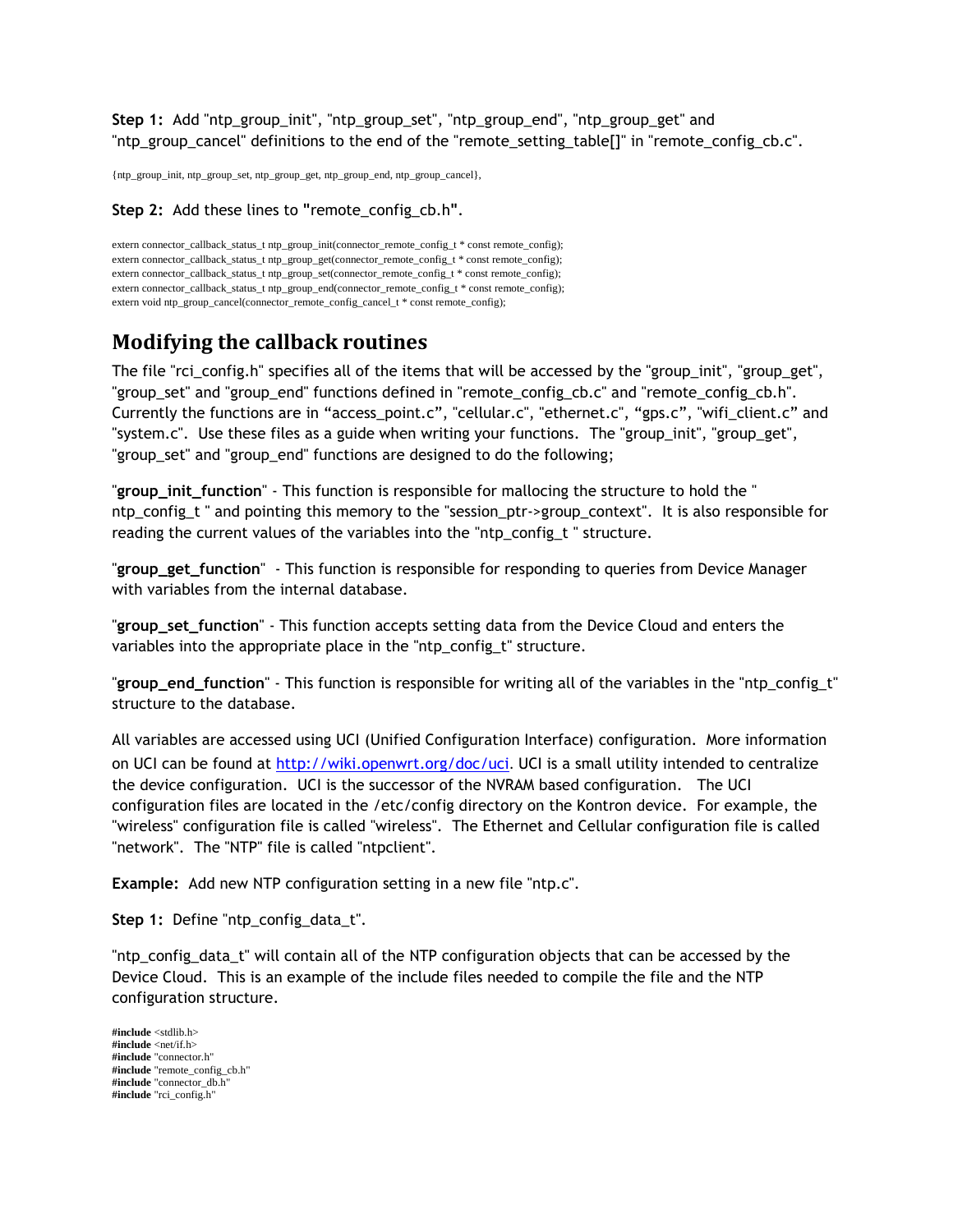typedef struct { char server[MAX\_STRLEN]; char port[MAX\_STRLEN]; } ntp\_config\_data\_t;

#### Step 2: Add "ntp\_group\_init".

```
connector callback status t ntp_group_init(connector_remote_config_t * const remote_config)
{
      remote_group_session_t * const session_ptr = remote_config->user_context;
      connector_callback_status_t status = connector_callback_abort;
      ntp_config_data_t * ntp_ptr;
      char str[MAX_STRLEN];
      ASSERT(session_ptr != NULL);
      session_ptr->group_context = malloc(sizeof(ntp_config_data_t));
      if (session_ptr->group_context == NULL)
      {
        remote_config->error_id = connector_global_error_memory_fail;
        goto done;
      }
      memset(session_ptr->group_context, 0, sizeof(ntp_config_data_t));
      ntp_ptr = session_ptr->group_context;
     if (uci_read_config_var("ntpclient", "ntp_server", str, "general", sizeof str < 0)
 \overline{\phantom{a}} memset (str, 0, sizeof str);
 }
     /* Need to remove \n from string to avoid RCI error */
    if (str[strlen(str) - 1] == 0x0a)str[strlen(str) - 1] = 0; strncpy(ntp_ptr->server, str, sizeof ntp_ptr->server); 
     if (uci_read_config_var("ntpclient", "ntp_port", str, "general", sizeof str) < 0)
\overline{\phantom{a}} memset (str, 0, sizeof str);
 }
    \hspace{0.1mm}/^* Need to remove \n from string to avoid RCI error \hspace{0.1mm}^* /if (str[str] - 1] == 0x0a)str[strlen(str) - 1] = 0; strncpy(ntp_ptr->port, str, sizeof ntp_ptr->port);
     status = connector_callback_continue;
done:
   return status;
```
}

#### **Step 3:** Add "ntp\_group\_get"

```
connector_callback_status_t ntp_group_get(connector_remote_config_t * const remote_config)
{
     connector_callback_status_t status = connector_callback_abort;
     char str[MAX_STRLEN];
 remote_group_session_t * const session_ptr = remote_config->user_context;
 ntp_config_data_t * ntp_ptr;
     ASSERT(session_ptr != NULL);
     ASSERT(session_ptr->group_context != NULL);
     ntp_ptr = session_ptr->group_context;
     switch (remote_config->element.id)
     {
```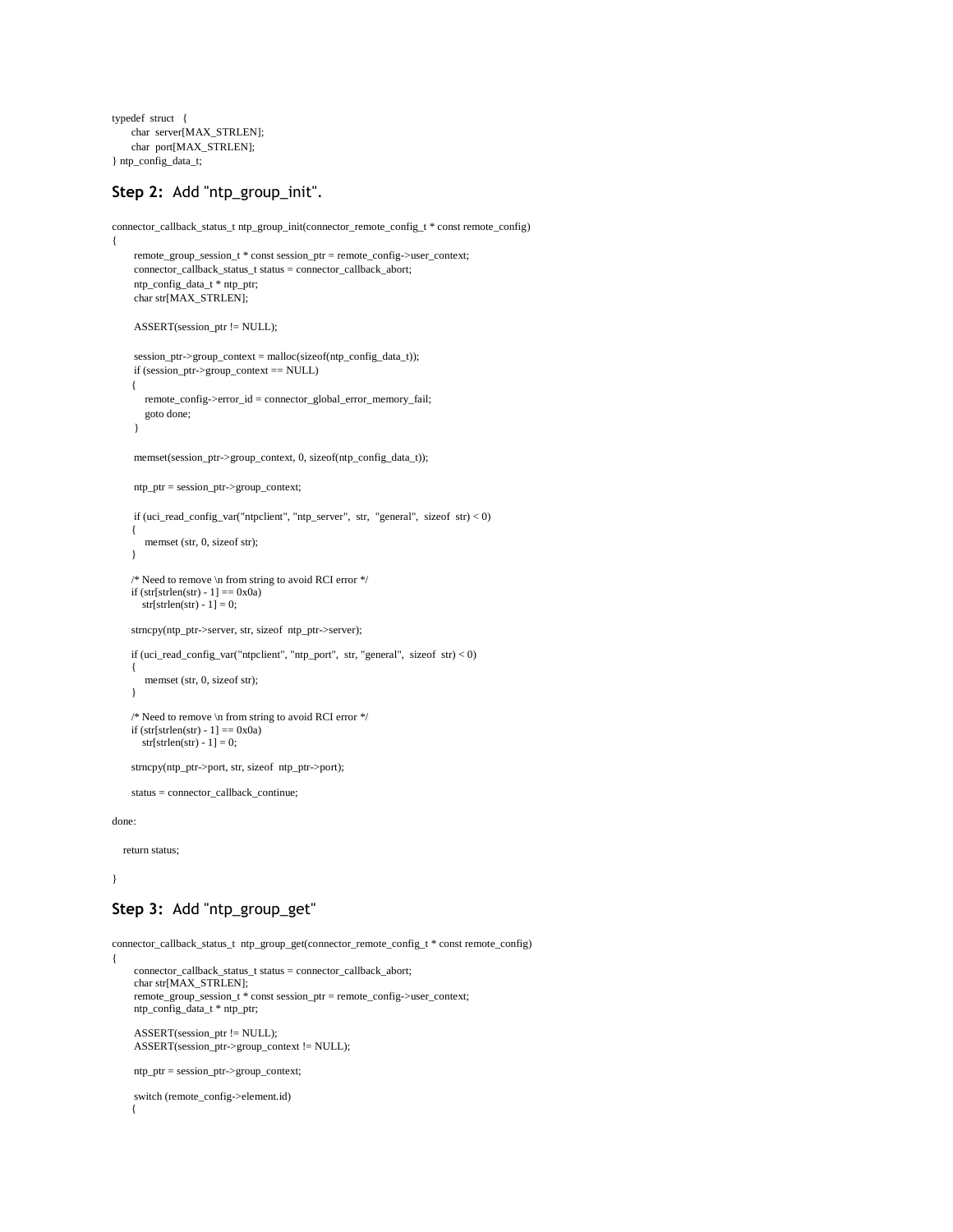```
 case connector_setting_ntp_server: 
        ASSERT(remote_config->element.type == connector_element_type_string);
        remote_config->response.element_value->string_value = ntp_ptr->server;
        APP_DEBUG("ntp_group_get: ntp_server [%s]\n", ntp_ptr->server);
        break; 
     case connector_setting_ntp_port: 
        ASSERT(remote_config->element.type == connector_element_type_string);
        remote_config->response.element_value->string_value = ntp_ptr->port; 
       APP\_DEBUG("ntp\_group\_get: ntp\_port [\%s] \n| n", ntp_ptr->port);
        break;
     default:
      printf("%s: Unrecognized ntp setting\n", __FUNCTION_);
      ASSERT(0);
       break;
 }
 status = connector_callback_continue;
```

```
 return status;
```
}

#### **Step 4:** Add "ntp\_group\_set"

```
connector_callback_status_t ntp_group_set(connector_remote_config_t * const remote_config)
{
      connector_callback_status_t status = connector_callback_continue;
      r = \frac{1}{\sqrt{2\pi}} \arccos \left( \frac{1}{2} \arccos \left( \frac{1}{2} \arccos \left( \frac{1}{2} \arccos \left( \frac{1}{2} \arccos \left( \frac{1}{2} \arccos \left( \frac{1}{2} \arccos \left( \frac{1}{2} \arccos \left( \frac{1}{2} \arccos \left( \frac{1}{2} \arccos \left( \frac{1}{2} \arccos \left( \frac{1}{2} \arccos \left( \frac{1}{2} \arccos \left( \frac{1}{2} \arccos \left( \frac{1}{2} \arccos \left( \frac{ ntp_config_data_t * ntp_ptr;
       ASSERT(session_ptr != NULL);
      ASSERT(session_ptr->group_context != NULL);
       ASSERT(remote_config->element.value != NULL);
       ntp_ptr = session_ptr->group_context;
      printf("%s: id = %d\n", _FUNCTION_, remote_config->element.id);
       switch (remote_config->element.id)
\left\{\right.case connector setting ntp server:
            ASSERT(remote\_config->element_type == connector\_element_type\_string);strcpy(ntp_ptr->server, remote_config->element.value->string_value);
             break;
         case connector_setting_ntp_port:
            ASSERT(remote\_config\rightarrow element_type == connector\_element_type_string); strcpy(ntp_ptr->port, remote_config->element.value->string_value);
             break;
         default:
            printf("%s: Unrecognized ntp setting\n", __FUNCTION_);
              ASSERT(0);
             break;
 }
      return status;
}
```
#### **Step 5:** Add "ntp\_group\_end"

}

```
connector_callback_status_t ntp_group_end(connector_remote_config_t * const remote_config)
{
    connector_callback_status_t status = connector_callback_abort;
```

```
 remote_group_session_t * const session_ptr = remote_config->user_context;
    ntp_config_data_t * ntp_ptr = NULL;
    ASSERT(session_ptr != NULL);
    ASSERT(session_ptr->group_context != NULL);
    ntp_ptr = session_ptr->group_context;
   printf("%s: id = %d\langle n \rangle", FUNCTION, remote config->element.id);
    if (remote_config->action == connector_remote_action_set)
\left\{\right\} if (uci_write_config_var("ntpclient", "ntp_server", ntp_ptr->server, "general") < 0)
\overline{\mathcal{L}} goto done;
```